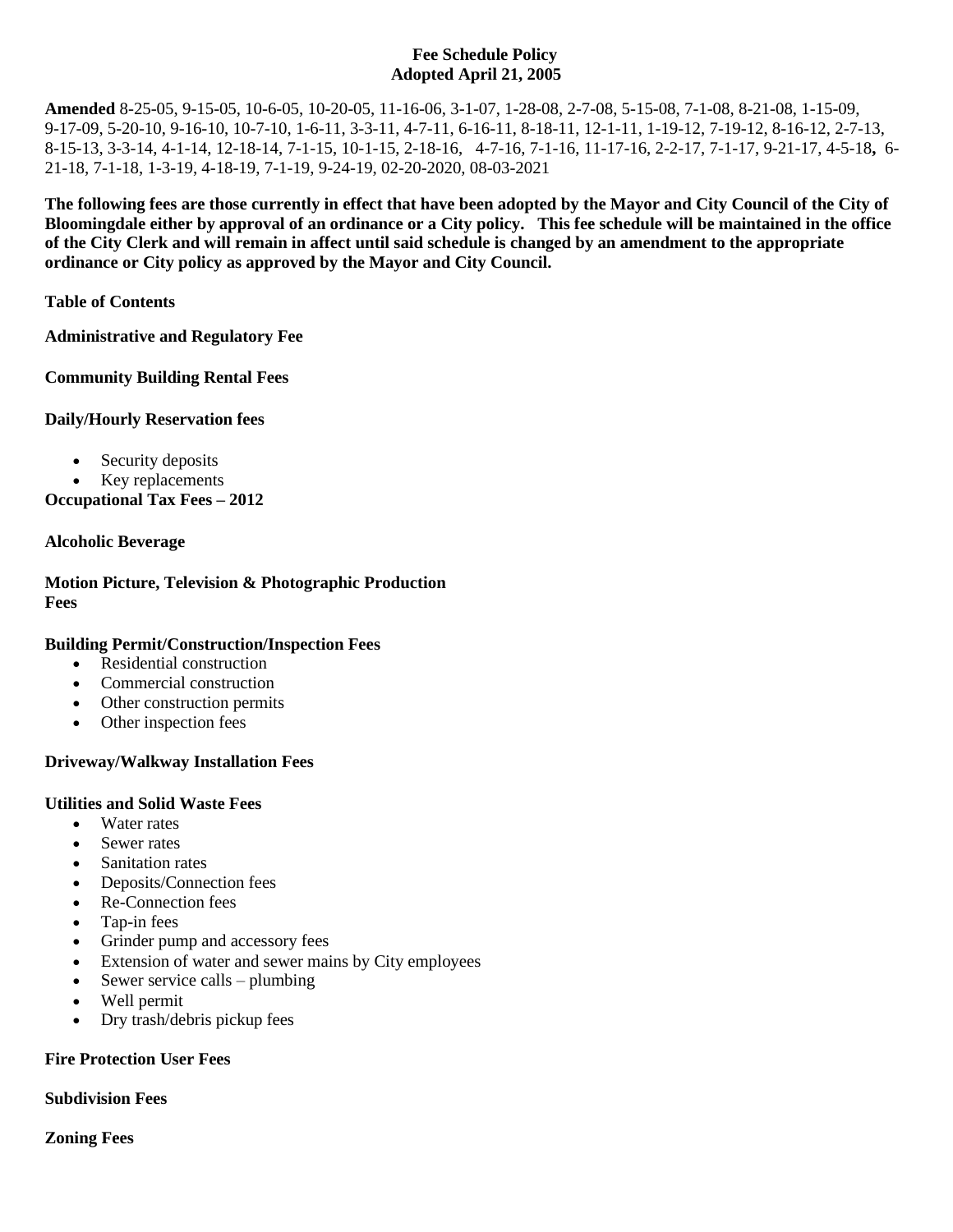#### **Administrative and Regulatory Fees**

- Commercial Soft Tissue Touch or Manipulation (CSTTOM) Massage business: \$150.00 regulatory fee @ year, plus an annual non-refundable application license fee of \$5,000 @ year, plus an annual non-refundable CSTTOM agent permit fee of \$2500 per agent @ year.
- Detective Agencies:  $$250.00$
- 
- False Alarm Service Fee for buildings up to 39,999 sq.ft.: no charge for first three false alarms within a calendar year

| \$50.00 response fee per call  |
|--------------------------------|
| \$75.00 response fee per call  |
| \$100.00 response fee per call |
| \$125.00 response fee per call |
|                                |

• False Alarm Service Fee for buildings over 39,999 sq. ft.: no charge for first three false alarms within a calendar year

| $4th$ thru $20th$ false alarm            | \$150.00 response fee per call |
|------------------------------------------|--------------------------------|
| $11th$ thru 20 <sup>th</sup> false alarm | \$175.00 response fee per call |
| $21st$ thru 30 <sup>th</sup> false alarm | \$200.00 response fee per call |
| False alarms in excess of 30             | \$225.00 response fee per call |

- Insurers: \$40.00 annual license fee, plus an annual tax based on gross direct premiums on each insurer writing life, accident and sickness insurance within the city in an amount to equal to one percent (1%) of the gross direct premiums received during the preceding calendar year.
- Land-Disturbing Activity Permit: \$100.00 plus \$80.00 per disturbed acre or fraction thereof (\$40 per acre to LIA / \$40 per acre to EPD)
- Massage Parlor business: \$200.00 regulatory fee @ year, plus an annual non-refundable application license fee of \$150 @ year
- Mobile home park owners: \**\$50.00 plus \$15.00 for each space in the park with a maximum fee of \$1250.00*
- Returned check charge \$ 35.00
- Retail Sale of Beer and Wine: \$300.00
- Retail Sale of Beer and Wine: Alcoholic Beverage Ordinance adopted January 19, 2012 \$1,000.00 (Monday – Saturday) \$500.00 (Sunday Sales) \$100.00 (Application fee)
- Solicitors, Peddlers, Canvassers : \$15.00 per day of solicitation for each solicitor or peddler issued for up to five (5) days, or \$100.00 for a flat regulatory fee to be paid at the beginning of the calendar year which covers those named employees registered with the original application. a \$15.00 processing fee will be required on each new employee added during the year
- Street Vendors: \$ 75.00 regular
- 

 \$ 15.00 per day of vending (temporary permit for special events) Used Car Lots or Dealers:  $$300.00$  to for up to fifty (50) cars on standard 15,000 sq.ft. commercial lot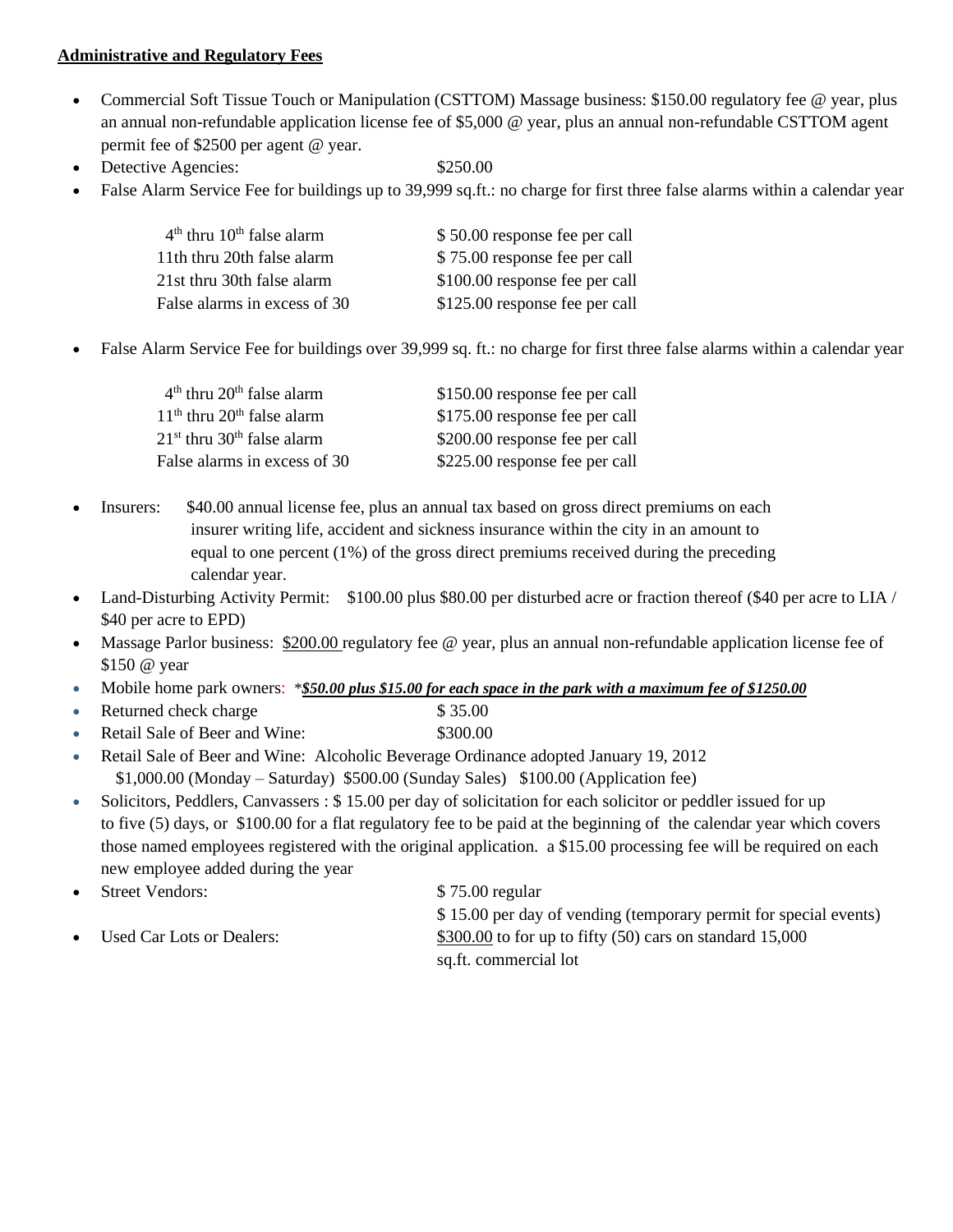#### **Community Building/Park Rental Fees**

### **Community Building only:** *(RENTAL FOR PERSONAL USE BY EMPLOYEES WILL BE \$200.00 PER DAY PLUS APPLICABLE DEPOSIT)*

• Daily/Hourly Reservation Fees

Residents:

\$ 40.00 per hr. (3 hr. min., hourly rentals Mon-Fri only-Saturdays & Sundays require all day rentals) \$250.00 per day

#### Non-Residents:

\$ 50.00 per hr. (3 hr. min., hourly rentals Mon-Fri only-Saturdays & Sundays require all day rentals) \$300.00 per day

Payment of the reservation fee and execution of the rental agreement will hold the building for the requested date. The reservation fee rate is determined by the residence of the person who signs the rental agreement and assumes responsibility for the building. The reservation fee will be refunded provided the City receives a written cancellation notice at least thirty (30) days before the reservation date. The City will accept checks for the reservation fees.

• Security Deposits

\$150.00 Events with <u>no</u> alcoholic beverages \$550.00 Events that include alcoholic beverages

# **NOTE: NO ALCOHOLIC BEVERAGES ARE ALLOWED OUTSIDE THE COMMUNITY BUILDING. NO SMOKING OR USE OF TOBACCO PRODUCTS ALLOWED INSIDE THE BUILDING AND NO SMOKING OR USE OF TOBACCO PRODUCTS PERMITTED OUTSIDE THE BUILDING EXCEPT IN CLEARLY MARKED AND DESIGNATED SMOKING AREAS!!**

A **cash** security deposit must be paid when the key is issued to the renter or his designee. The security deposit will be refunded to the renter or his designee once the building has been inspected by the City of Bloomingdale and found to be clean and undamaged. If additional cleaning is required these costs will be deducted from the security deposit at a rate of \$10.00 per hour with a one hour minimum. The fees for minor damage repairs will also be deducted from the security deposit at a rate to be determined based on the actual repair costs. If major damage occurs, the City will take whatever legal steps may be necessary to collect any costs incurred for said repairs that may exceed the amount of the security deposit paid by the renter.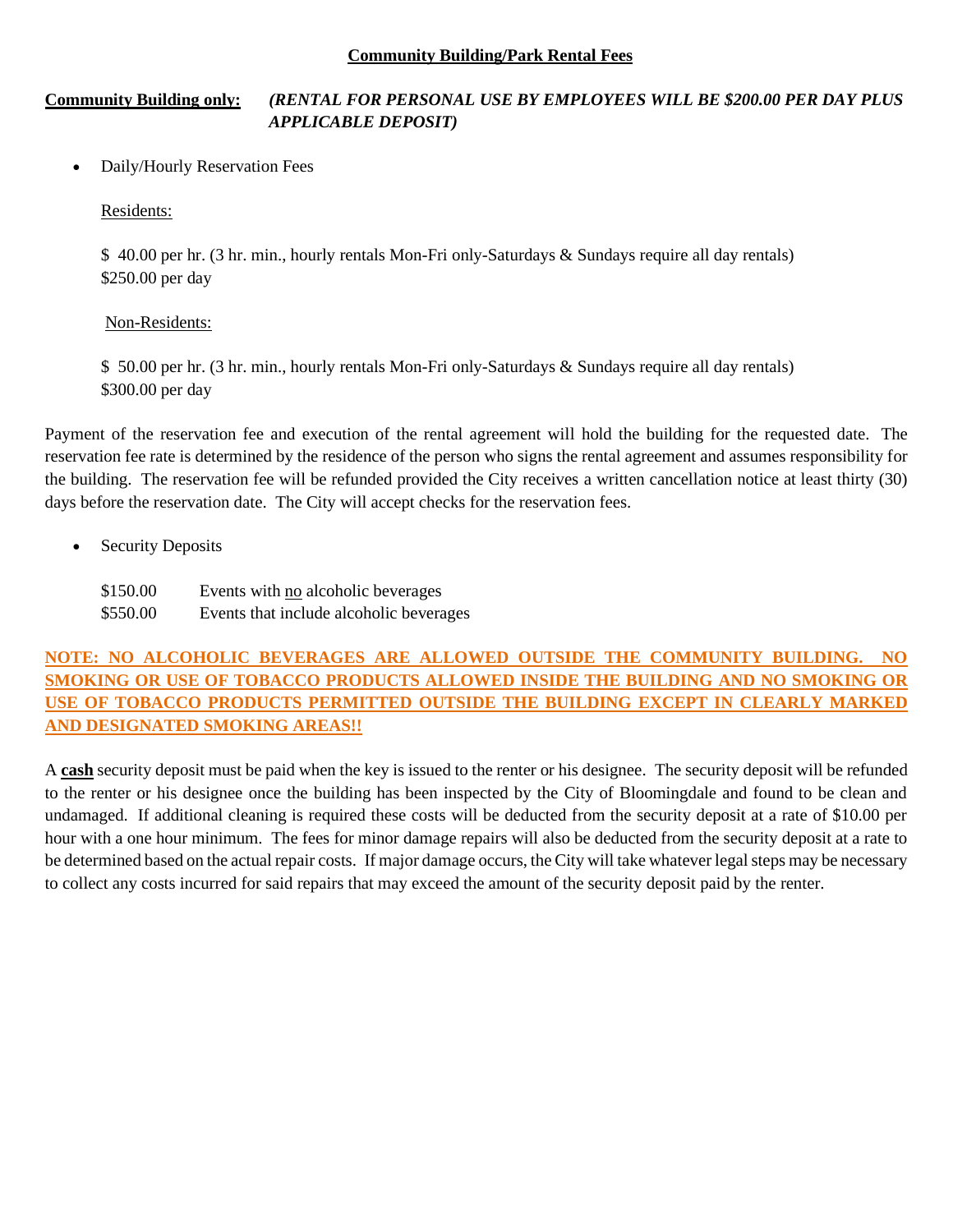### **Community Park only:**

• Daily Reservation Fee

Residents:

\$50.00 per day

Non-Residents:

\$75.00 per day

Payment of the reservation fee and execution of the rental agreement will hold the park for the requested date. The reservation fee rate is determined by the residence of the person who signs the rental agreement and assumes responsibility for the park. The reservation fee will be refunded provided the City receives a written cancellation notice at least thirty (30) days before the reservation date. The City will accept checks for the reservation fees.

• Security Deposit

\$50.00 per day

# **NOTE: NO ALCOHOLIC BEVERAGES ARE ALLOWED AT THE COMMUNITY PARK & NO SMOKING OR USE OF TOBACCO PRODUCTS PERMITTED AT THE COMMUNITY PARK EXCEPT IN CLEARLY MARKED AND DESIGNATED SMOKING AREAS.**

A cash security deposit must be paid when the keys to the bathrooms are issued to the renter or his designee. The security deposit will be refunded to the renter or his designee once the park has been inspected by the City of Bloomingdale and found to be clean and undamaged. If additional cleaning is required these costs will be deducted from the security deposit at a rate of \$10.00 per hour with a one hour minimum. The fees for minor damage repairs will also be deducted from the security deposit at a rate to be determined based on the actual repair costs. If major damage occurs, the City will take whatever legal steps may be necessary to collect any costs incurred for said repairs that may exceed the amount of the security deposit paid by the renter.

• Key replacements

If a renter loses the key(s) they are assigned for the community building or the community park bathrooms, there will be a \$25.00 fee charged to the renter and this fee will be deducted from the security deposit.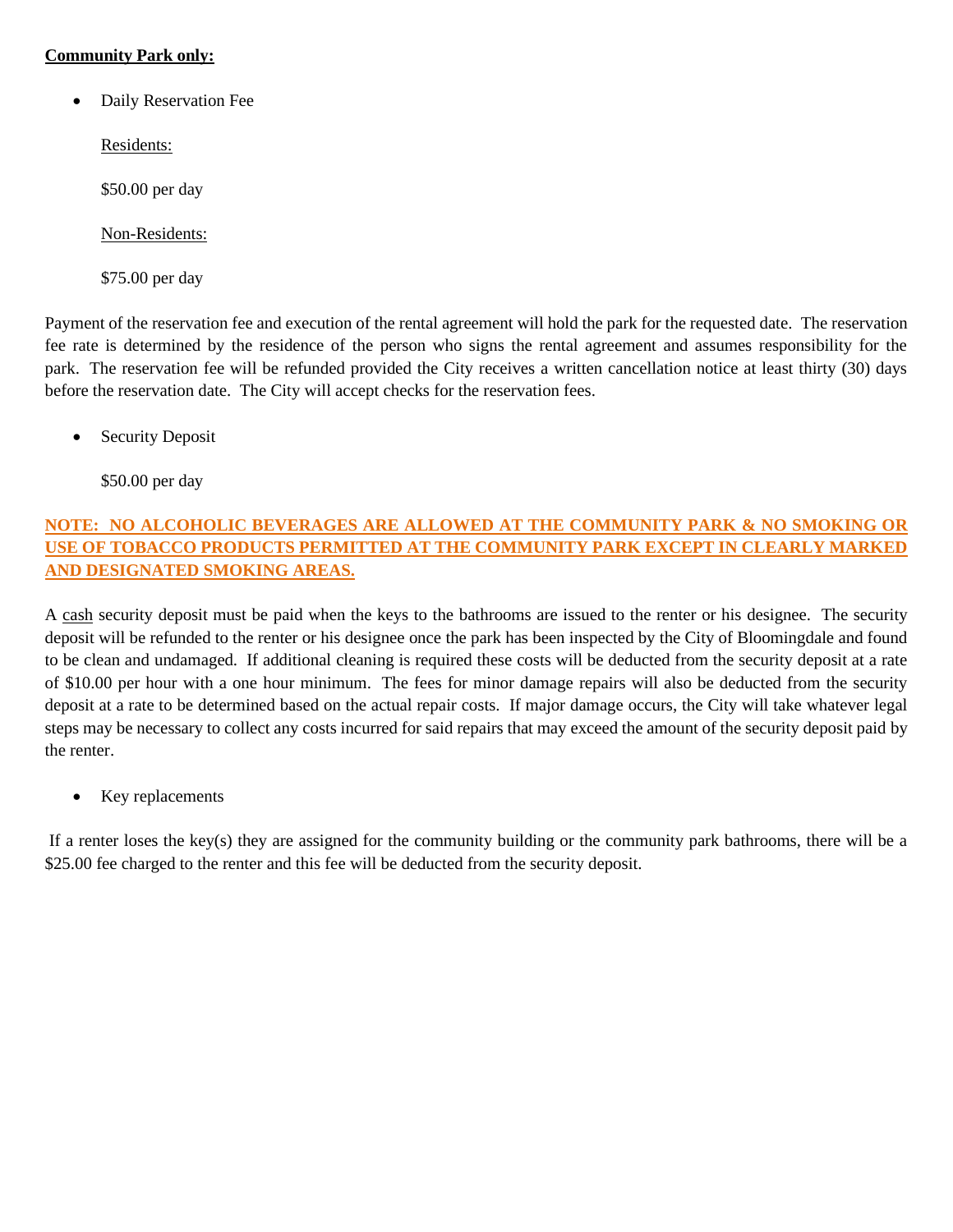#### **Occupational Tax Fees – 2012**

A base charge of \$300 shall be charged on all occupational licenses for businesses and a base charge of \$275 shall be charged on all home occupational licenses, plus the applicable tax liability as outlined below:

| # of Employees | Tax Liability                                                      |
|----------------|--------------------------------------------------------------------|
|                | \$300 Base Charge (Occupation Tax Certificate), plus employee rate |
|                | \$275 Base Charge (Home Occupation license), plus employee rate    |
| $1 - 6$        | \$35 per employee                                                  |
| 7 & over       | \$30 per employee                                                  |

\*The number of employees of the business or practitioner shall be computed on a full-time position basis or full-time position equivalent basis, provided that for the purposes of this computation an employee who works 40 hours or more weekly shall be considered a full-time employee and that the average weekly hours of employees who work less than 40 hours shall be added and such sum shall be divided by 40 to produce full-time position equivalents.

A penalty shall be imposed on each business which fails to apply for and obtain an appropriate business registration and pay all taxes and fees as outlined above by the second day of April of each year. The penalty for failure to pay the appropriate taxes and fees shall be assessed in the amount of ten percent (10%) of the administrative fee and occupational tax for the first thirty (30) days or fraction thereof of delinquency and an additional two percent (2%) of the administrative fee and occupational tax for each additional month or fraction thereof of delinquency.

# **THE FOLLOWING REGULATORY FEES SHOULD ACCOMPANY THE OCCUPATIONAL TAX CERTIFICATE**

| Mobile home park owners:                    | \$50.00 plus \$15.00 for each space in the park with a maximum fee<br>of \$1250.00 |
|---------------------------------------------|------------------------------------------------------------------------------------|
| Used Car Lots or Dealers:<br>commercial lot | \$300.00 to for up to fifty $(50)$ cars on standard 15,000 Sq.ft.                  |
| Retail Sale of Beer and Wine:               | \$300.00                                                                           |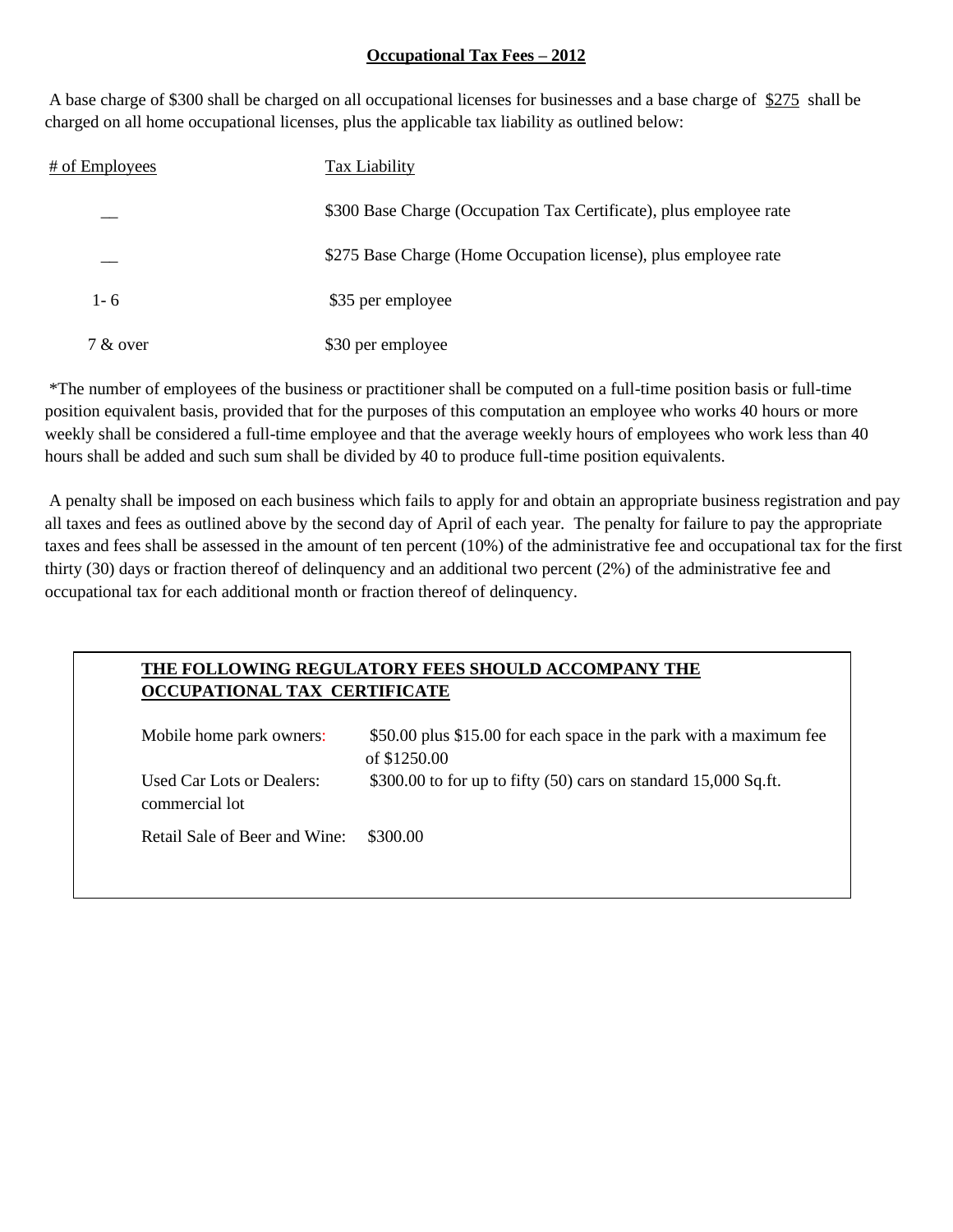#### **Development Impact Fees – Amended 11-17-16**

**On December 3, 2015, the council approved an Ordinance to create Article III Development Impact Fees under Chapter 54 entitled Planning and Development of the City of Bloomingdale Ordinances allowing for the imposition and payment of development impact fees for any development activity as defined as such in said ordinance after January 1, 2016 prior to the issuance of a building permit. Note: A copy of the ordinance and fee schedule is available at the City Hall.**

#### **Building Permit/Construction/Inspection Fees**

#### • **Residential Construction** *(Permits are only good for one (1) year)*

*New Residential*

| Plan Review -       | \$150.00                                                                                                                                                                                                                                                                                                                                         |
|---------------------|--------------------------------------------------------------------------------------------------------------------------------------------------------------------------------------------------------------------------------------------------------------------------------------------------------------------------------------------------|
| Building Permit -   | \$500.00 up to 3,000 sq. ft., plus \$75.00 for each additional 1,000 sq. ft. or fraction thereof. Fee<br>includes inspections for saw pole, two electrical, three plumbing and two mechanical fees.<br>An additional \$50.00 will be charged for footer/slab, framing, sheathing/nailing, insulation and<br>floor framing/sub-floor inspections. |
| Re-inspection fee - | \$50.00 per inspection                                                                                                                                                                                                                                                                                                                           |
| Renovation-         | \$75.00 for a Permit. Additional \$150.00 for Plan Review. Additional (\$50.00) fee will apply to<br>inspections needed for electrical, plumbing and/or mechanical. Building inspector will determine the<br>number of inspections at time the plans are reviewed.                                                                               |

#### *Mobile Home Permit*

\$300.00 includes mobile home/skirting inspection & one (1) electrical inspection

(An electrical inspection form completed by a licensed electrician should be turned into City Hall when the water, sewer, and electrical connections are complete. Once the inspection has been made and approved, the City will release thirty (30) day temporary power to the electric company to allow time for the mobile home to be skirted. All mobile homes must be skirted. After the skirting has been completed, inspected, and approved the City will issue a release for permanent electric power.)

*Demolition* \$200.00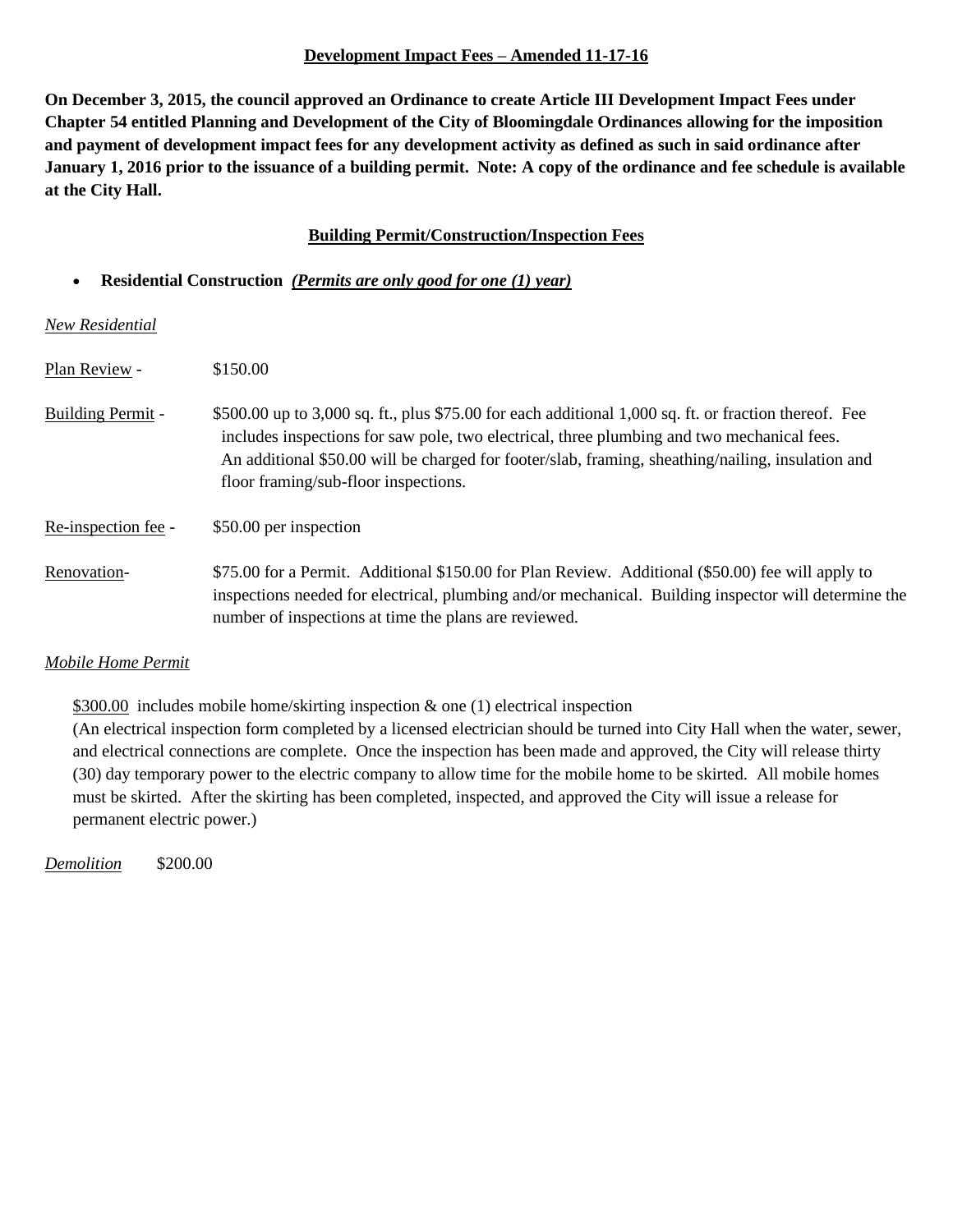#### • **Commercial Construction** *(Permits are only good for one (1) year)*

Plan Review - New \$300.00 Plan Review - Renovation/Tenant Build-out \$150.00

#### New Commercial

\$500.00 up to 3,000 sq. ft., plus \$75.00 for each additional 1,000 sq. ft. or fraction thereof for the building construction only. Fee *does not* include electrical, plumbing, or mechanical inspection fees. Electrical inspections \$60.00 per inspection Plumbing inspections \$60.00 per inspection Mechanical inspections \$60.00 per inspection Re-inspections \$50.00 per inspection

The fees for electrical, plumbing, and mechanical inspections will be paid by the general contractor at the time the building permit is obtained.

• Other Construction Permits

| Renovation                     | \$150.00                                                                                                                                      |
|--------------------------------|-----------------------------------------------------------------------------------------------------------------------------------------------|
| Demolition                     | \$200.00                                                                                                                                      |
| <b>Cell Tower Submittal</b>    | \$500.00                                                                                                                                      |
| Fences & Walls                 | \$50.00, plus building permit for fences and walls exceeding 6' in height                                                                     |
| <b>Swimming Pool</b>           | \$100.00 includes plan review and one building inspection<br>\$30.00 for each additional inspection<br>\$60.00 for each electrical inspection |
| <b>Signs</b>                   | \$75.00 per sign, plus seventy-five (75) cents per square foot of sign face for each sign<br>or other advertising and necessary inspections.  |
| <b>Garage/Storage Building</b> |                                                                                                                                               |
| (free-standing)                | \$100.00 includes plan review and one building inspection<br>\$30.00 for each additional inspection                                           |
|                                | \$60.00 for each electrical inspection                                                                                                        |
| Utility Buildings (portable)   | \$30.00 up to 150 sq. ft., plus \$5.00 per 100 sq. ft.                                                                                        |

Note: Any building permit for an accessory building over 500 sq. ft. of "enclosed area" requires approval from the Mayor and City Council. The request must be accompanied by plans showing the dimensions and floor plan of the building. The plans should include details of how the building will look from the front, rear, and sides and the materials that will be used in its construction.

Walls  $&$  Fences  $$75.00$ , plus building permit for walls and fences exceeding 6' in height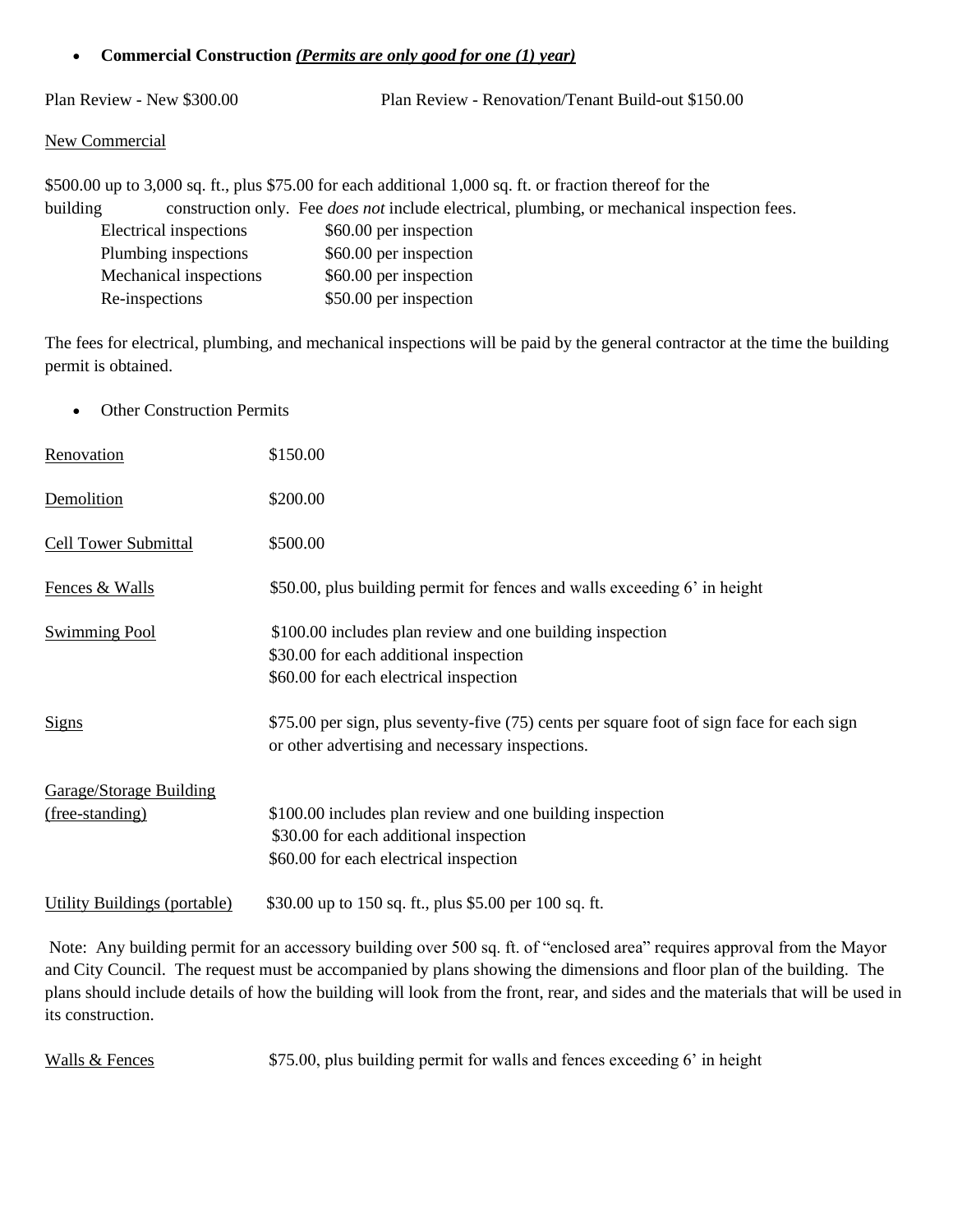• Other Inspection Fees \$50.00

#### Re-inspection Fees

\$50.00 per building, electrical, plumbing, and/or mechanical inspection. Re-inspection fees must be paid before before the City will release final electrical power and/or the certificate of occupancy.

| <b>Electrical Saw pole only</b> | \$50.00 |
|---------------------------------|---------|
| Electrical only inspections     | \$60.00 |

All electrical inspection requests must be accompanied by an inspection slip to be completed by persons performing the electrical work. Note: A homeowner is allowed to do the electrical work on his own residence provided he will be living there, but he must complete, sign, and submit an electrical inspection form to City Hall when requesting an inspection. All other electrical work must be done by a state certified electrician. All electrical fees must be paid before electrical work will be released to the power company.

Inspection fee for temporary electrical service \$75.00

A temporary electrical service request may be made to the City provided all electrical, plumbing, and mechanical work has been completed and the inspection forms have been submitted; however, release of the electrical service will be at the discretion of the building inspector based on his findings when his inspection is made. If a temporary release of the electrical service is approved by the building inspector, the electrical service will be released for a period of up to thirty (30) days. The building cannot be occupied until a final building/electrical inspection is made and a certificate of occupancy has been issued.

Temporary Operation Inspection Fee:

When preliminary inspection is requested for purposes of permitting temporary operation of a heating, ventilating, refrigeration, or air-conditioning system, or portion thereof, a fee of fifteen (\$15.00) dollars shall be paid by the contractor requesting such preliminary inspection. If the system is not approved for temporary operation on the first preliminary inspection, the usual reinspection fee shall be charged for each subsequent preliminary inspection for such purpose. In all buildings, except one and two family dwellings, where self-contained air conditioning units of less than two (2) tons are to be installed, the fee charged shall be that of the total cost of all units combined. (see Permit Fees, #3 for rate).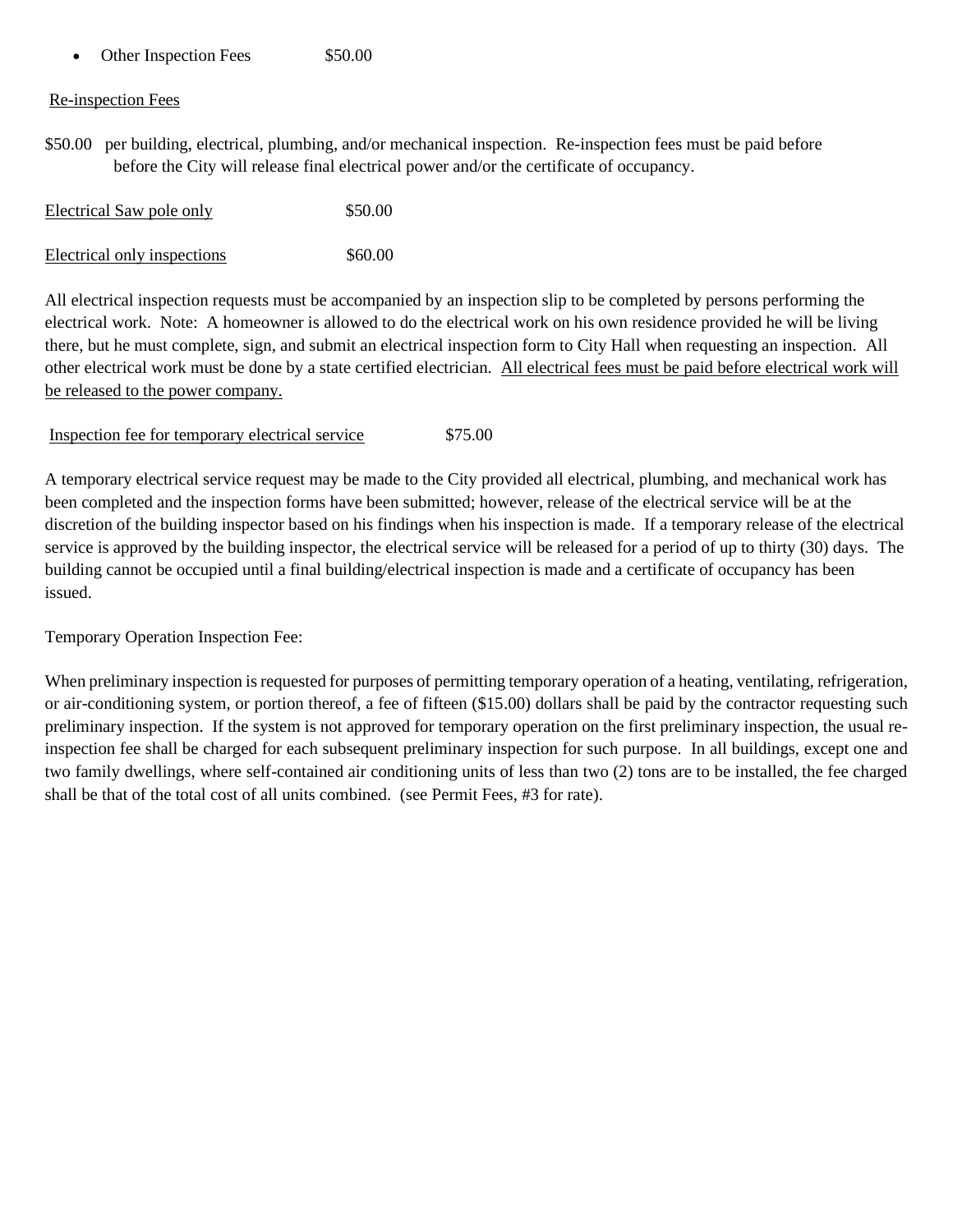#### **Driveway/Walkway Installation Fees**

#### • **Driveways**

The City prefers and encourages the use of Advanced Drainage Systems (A.D.S.) pipe in the installation of driveways requiring drainage pipe for properties located within the city limits abutting city streets. If, however, a citizen wants to use concrete pipe, they can choose that option.

Driveways requiring drainage pipe must be installed by the City unless the City Council gives approval otherwise. Payment for installation of a driveway is due at the time the building permit is issued or, for existing home, prior to the installation of the driveway.

**Note:** Prior to the pouring of concrete on driveways that do not require a drainage pipe, the maintenance department must review and approve the height of the finished driveway.

| Concrete pipe (16' minimum driveway width) | A.D.S. pipe (20' minimum driveway width) |
|--------------------------------------------|------------------------------------------|
|                                            |                                          |

| \$50.00 per foot $-15$ "                          | \$40.00 per foot $-15$ " |
|---------------------------------------------------|--------------------------|
| \$55.00 per foot $-18$ "                          | \$45.00 per foot $-18$ " |
| \$60.00 per foot $-15$ " Elliptical concrete pipe | \$50.00 per foot $-24$ " |

**Note:** The customer may shorten the width of the driveway to under 20' with a minimum width of 16', but must pay for the cost of a 20' driveway.

#### • **Walkways**

The minimum walkway width of A.D.S. pipe is  $6\frac{1}{2}$ . Other available widths are 10' and 13½'. A walkway installed between existing pipes must be installed with the minimum size of the walkway pipe being the size of the largest pipe on either side. Walkways requiring drainage pipe must be installed by the City unless the City Council gives approval otherwise. Payment for installation of a walkway is due at the time a building permit is issued or, for existing homes, prior to the installation of the walkway.

#### **A.D.S. pipe (6½' minimum)**

\$40.00 per foot  $-15$ " \$45.00 per foot  $-18"$ \$50.00 per foot – 24"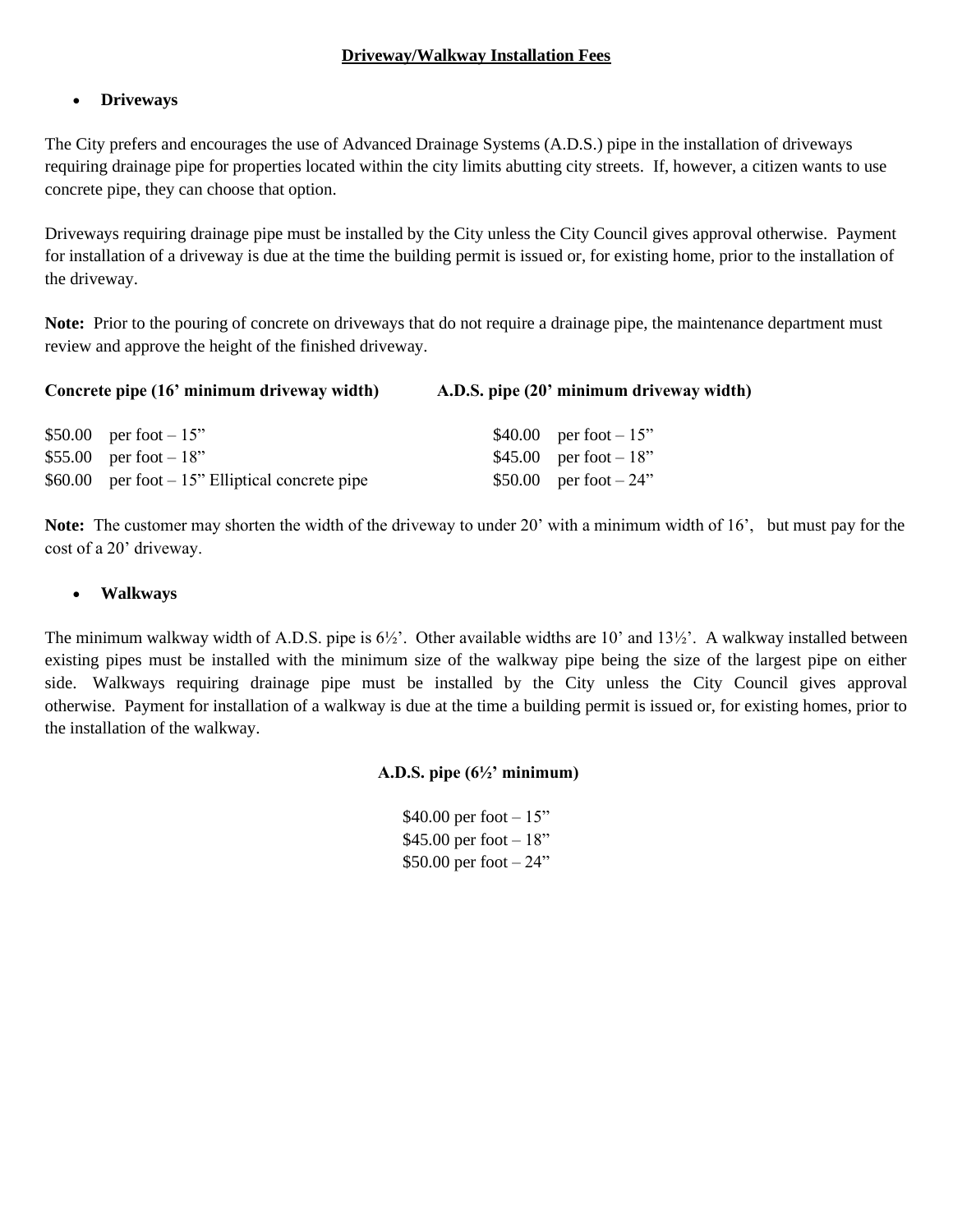#### **Utilities and Solid Waste Fees**

(Industrial Rates established 4-7-16**)** (Hydrant Meter Rental Rates 2-2-17)

#### • **WATER RATES**

#### Residential: Commercial:

| First 3,000 gals. or less | $$19.00$ per mo.     | First 3,000 gals. or less | $$25.00$ per mo.     |
|---------------------------|----------------------|---------------------------|----------------------|
| 3,001 to 10,000 gals.     | \$2.25 / 1000 gals.  | 3,001 to 10,000 gals.     | \$2.25 / 1000 gals.  |
| 10,001 to 15,000 gals.    | $$2.75 / 1000$ gals. | 10,001 to 15,000 gals.    | $$2.75 / 1000$ gals. |
| 15,001 to 20,000 gals.    | $$3.25 / 1000$ gals  | 15,001 to 20,000 gals.    | \$3.25 / 1000 gals   |
| 20,001 to 25,000 gals.    | $$3.75 / 1000$ gals  | 20,001 to 25,000 gals.    | $$3.75 / 1000$ gals  |
| 25,001 to 30,000 gals.    | \$4.25 / 1000 gals   | 25,001 to 30,000 gals.    | $$4.25 / 1000$ gals  |
| 30,001 gals $&$ over      | \$4.75 / 1000 gals   | 30,001 gals. & over       | \$4.75 / 1000 gals.  |

**INDUSTRIAL RATES** \*\$20.00 per 1000 gals

**HYDRANT METER RENTAL RATES** \$1,250 deposit / \$20.00 base; \$5.00 per day; \$8.25 per 1,000 gals.

#### • **SEWER RATES**

Residential: Commercial:

| Sewer Base Rate       | \$21.00 plus usage per mo. | Sewer Base Rate       | \$31.00 plus usage per mo. |
|-----------------------|----------------------------|-----------------------|----------------------------|
| $1-20,000$ gals.      | $$3.25/1000$ gals.         | $1-20,000$ gals.      | $$4.75/1000$ gals.         |
| $20,001$ gals. & over | $$4.25/1000$ gals.         | 20,001 gals. $& over$ | $$5.50 / 1000$ gals.       |

Sewer Only Customers \$43.75 per month

# Industrial Rates

 Base Charge \$65.00 plus usage per month 1-10,000 gals \$3.16 per 1,000 / 10,001 gals & over \$4.74 per 1,000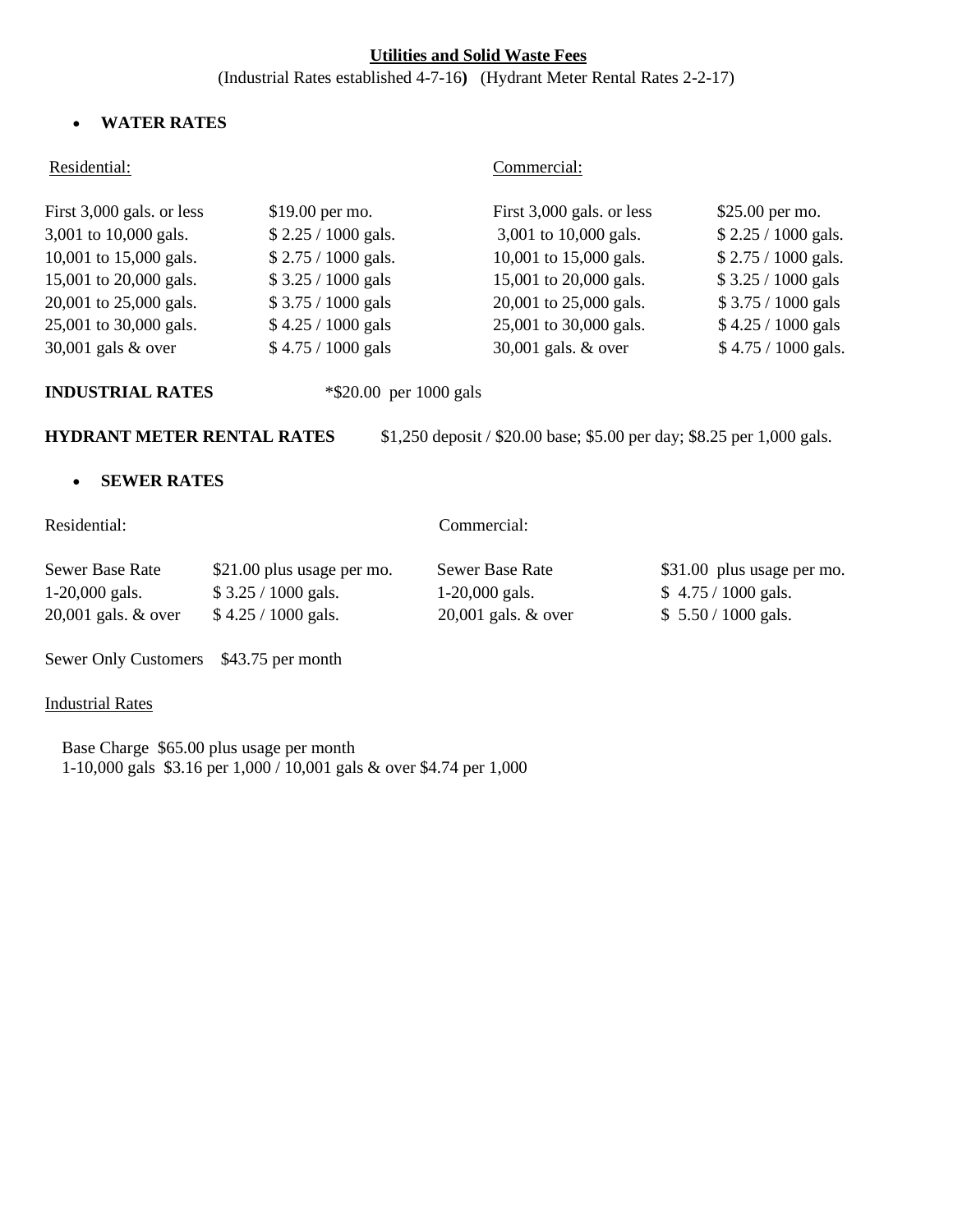#### • **Sanitation Rates (Includes one (1) 90 gallon roll-out cart per customer)**

| Residential:                     |                  | Commercial:                      |                 |
|----------------------------------|------------------|----------------------------------|-----------------|
| In City                          | $$26.25$ per mo. | In City                          | \$31.90 per mo. |
| Seniors $(65 \& over)$           | $$25.25$ per mo. |                                  |                 |
| <b>Outside City</b>              | $$27.25$ per mo. |                                  |                 |
| Additional Carts \$ 8.25 per mo. |                  | Additional Carts \$16.45 per mo. |                 |

A \$1.00 reduction in the monthly charge for sanitation was approved by City Council on 2-18-10 provided the fees are paid, in full, one year in advance and paid by January 15 each year.

Front-load containers are available for commercial customers wanting to use dumpsters instead of multiple carts. The service will be through Republic Waste Services, Inc.; however, the City will continue to bill the customer for the cost of the dumpsters using the following rates for once a week pickups. Commercial customers needing multiple pickups will be charged the listed rate times the number of pickups.

| 2 yd container \$73.00  | 4 yd container \$88.00  |  |
|-------------------------|-------------------------|--|
| 6 yd container \$114.00 | 8 yd container \$163.00 |  |

**INDUSTRIAL CONTAINER FEES:**

| 12 YD - \$200/haul, | 20 YD - \$225/haul | 30YD - \$250/haul |
|---------------------|--------------------|-------------------|
|                     |                    |                   |

| <b>Deposits</b> |          | <b>Connection Fees</b> |         |
|-----------------|----------|------------------------|---------|
| Water           | \$70.00  | Water                  | \$20.00 |
| Sewer           | \$110.00 | Sewer                  | \$20.00 |
| Sanitation      | \$80.00  |                        |         |

Amendments 4-5-18 *Deposits will be refunded when residence or building is vacated. If transferring within the City the deposit can be applied to the transfer, occupant will have sixty (60) days to make a claim of the deposit .* 

#### • **Re-Connection Fees for Non-payment of Service(s)**

Water and sewer services \$75.00 Sewer only \$75.00 *[Reconnection fees are charged for all customers failing to pay their bills, in full, prior to the distribution of cut-off notices to the maintenance department on the day designated for that month's cut-offs]*

Garbage service \$75.00 {Garbage service will be interrupted if the balance on the account becomes past due by \$80.00 or more and a Garbage Service restoration fee of \$75.00 will be required to restore service.}

For New Same Day Connection after 3 PM an extra \$35.00 Connection charge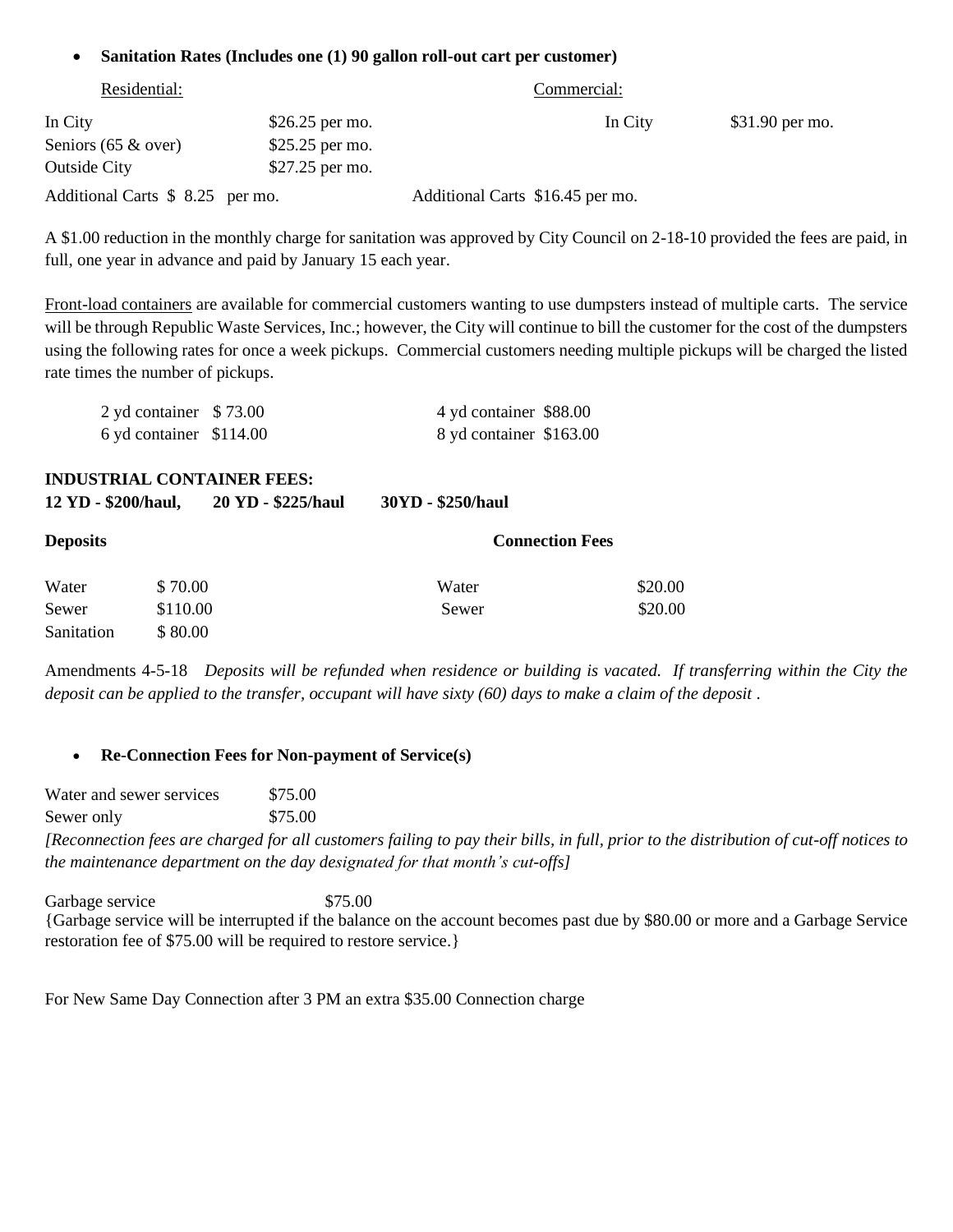#### • **Tap-in Fees (Meter rates approved by council on 5-15-08)**

| Water | \$1,000.00 (includes cost of 5/8" meter, meter box and service line from tap to meter)              |
|-------|-----------------------------------------------------------------------------------------------------|
|       | \$1,200.00 (includes cost of 1" meter, meter box and service line from tap to meter)                |
|       | \$ 1,500.00 (includes cost of $1\frac{1}{2}$ " meter, meter box and service line from tap to meter) |
|       | \$ 2,000.00 (includes cost of 2" meter, meter box and service line from tap to meter)               |
|       | \$4,000.00 (includes cost of 3" meter, meter box and service line from tap to meter)                |
|       | \$ 6,000.00 (includes cost of 4" meter, meter box and service line from tap to meter)               |
|       | \$ 8,000.00 (includes cost of 6" meter, meter box and service line from tap to meter)               |
|       | \$10,000.00 (includes cost of 8" meter, meter box and service line from tap to meter)               |
| Sewer | \$1,200.00 (includes 80' of sewer service line from property line to sewer stub out of structure)   |
|       | Additional sewer service line - \$8.50 per foot                                                     |
|       | $*$ \$3,600.00 6" gravity sewer tap                                                                 |

#### • **Grinder pump and accessory fees**

| Grinder pump, includes buzzer/light kit                              | \$3,685.00 |
|----------------------------------------------------------------------|------------|
| Cost is based on current factory costs, plus 15%, plus \$70 freight. |            |
| Buzzer/light kits only                                               | \$350.00   |

Grinder pump relocations not requiring a new sewer tap \$550.00

# • **Extension of water and sewer mains by City employees** *\$10.00* per foot, per service

Note: Extensions of water and sewer mains will be at the discretion of the Mayor and City Council

#### • **Sewer service calls – plumbing**

\$100.00-- If a sewer service call is made by City personnel on a holiday or after normal business hours and the problem is determined to be caused by the household plumbing, the customer will be billed \$80.00 for the service call.

#### • **Well permit (Including shallow wells)**

\$200.00 -- Issuance of permit requires approval of the Mayor and City Council

#### • **Dry Trash/debris pickup fees**

#### Curb-side pickups

No fee is charged by the City for the pickup of small items and minimal accumulations of limbs for grinding

\$25.00 minimum fee, plus \$25.00 for every fifteen (15) minutes required to load debris or grind limbs for large tree branches, heavy brush, furniture, appliances, etc. The customer will be advised, in advance, of the cost for removal of said debris and once the fees have been paid the removal of the item(s) will be added to the next regularly scheduled pickup for that area.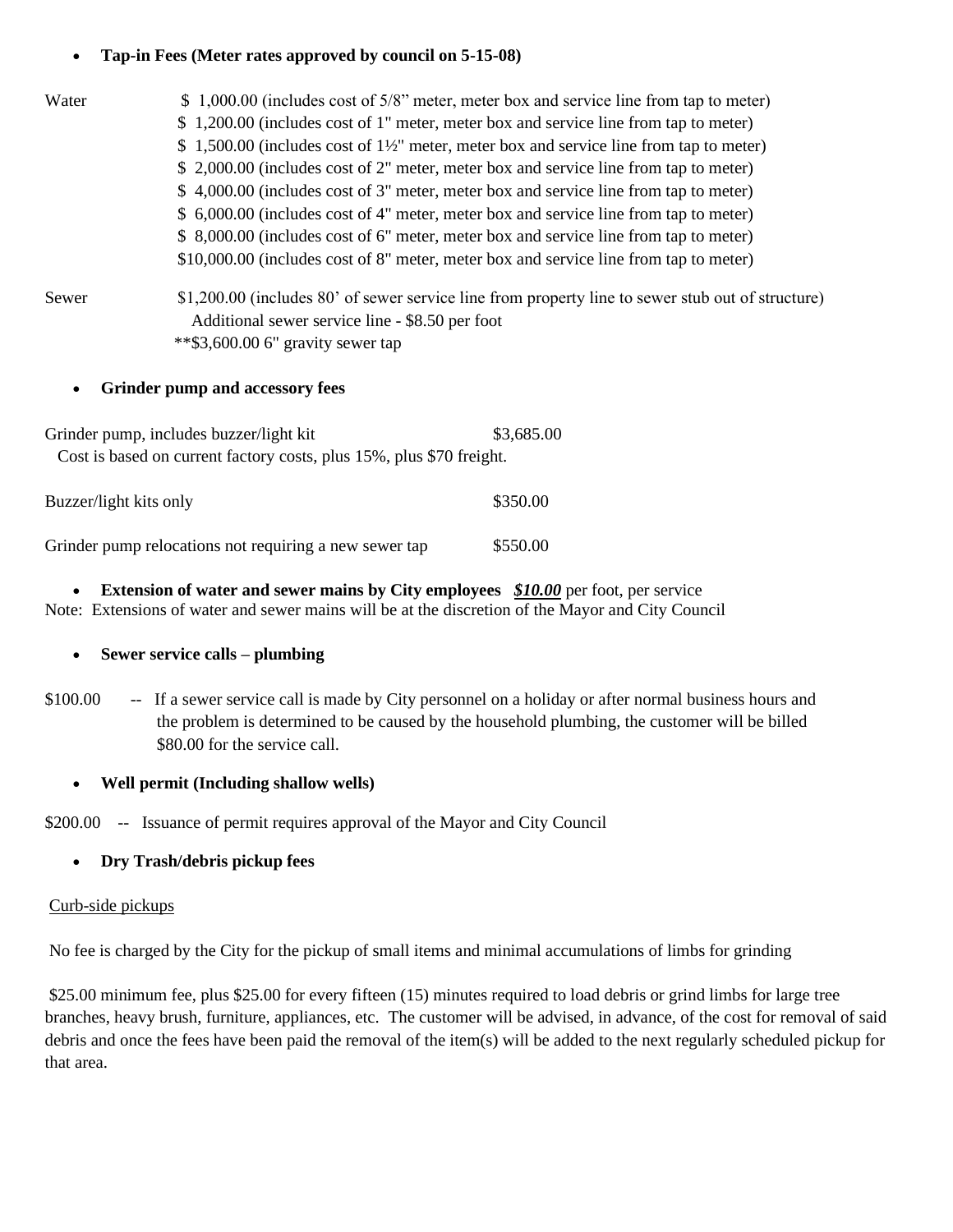# **Fire Protection User Fees**

# • **Residential**

| 1) Value of structure under \$20,000                 | $$12.00$ per month                                                                       |
|------------------------------------------------------|------------------------------------------------------------------------------------------|
| 2) Single family residences (account holder over 65) | $$14.00$ per month                                                                       |
| 3) Single family residences                          | $$20.00$ per month                                                                       |
| <b>Commercial</b><br>٠                               |                                                                                          |
| 1) Commercial up to $3,000$ sq. ft.                  | $$60.00$ per month                                                                       |
| 2) Commercial $3,001$ to $10,000$ sq. ft.            | $$120.00$ per month                                                                      |
| 3) Commercial $10,000$ sq. ft. $&$ over              | \$120.00 per month, plus \$6.00 for every additional<br>1,000 sq. ft or portion thereof. |
| UNINCORPORATED ARES WITHIN CITY FIRE DISTRICT<br>٠   |                                                                                          |

| 1) Residential                       | $$25.00$ per month                                                         |
|--------------------------------------|----------------------------------------------------------------------------|
| 2) Commercial up to $3,000$ sq.ft.   | $$50.00$ per month                                                         |
| 3) Commercial 3,001 to 10,000 sq.ft. | $$50.00$ per month                                                         |
| 4) Commercial 10,001 sq.ft. and up   | \$50.00 plus \$1.25 for every additional 1,000 sq.ft or<br>portion thereof |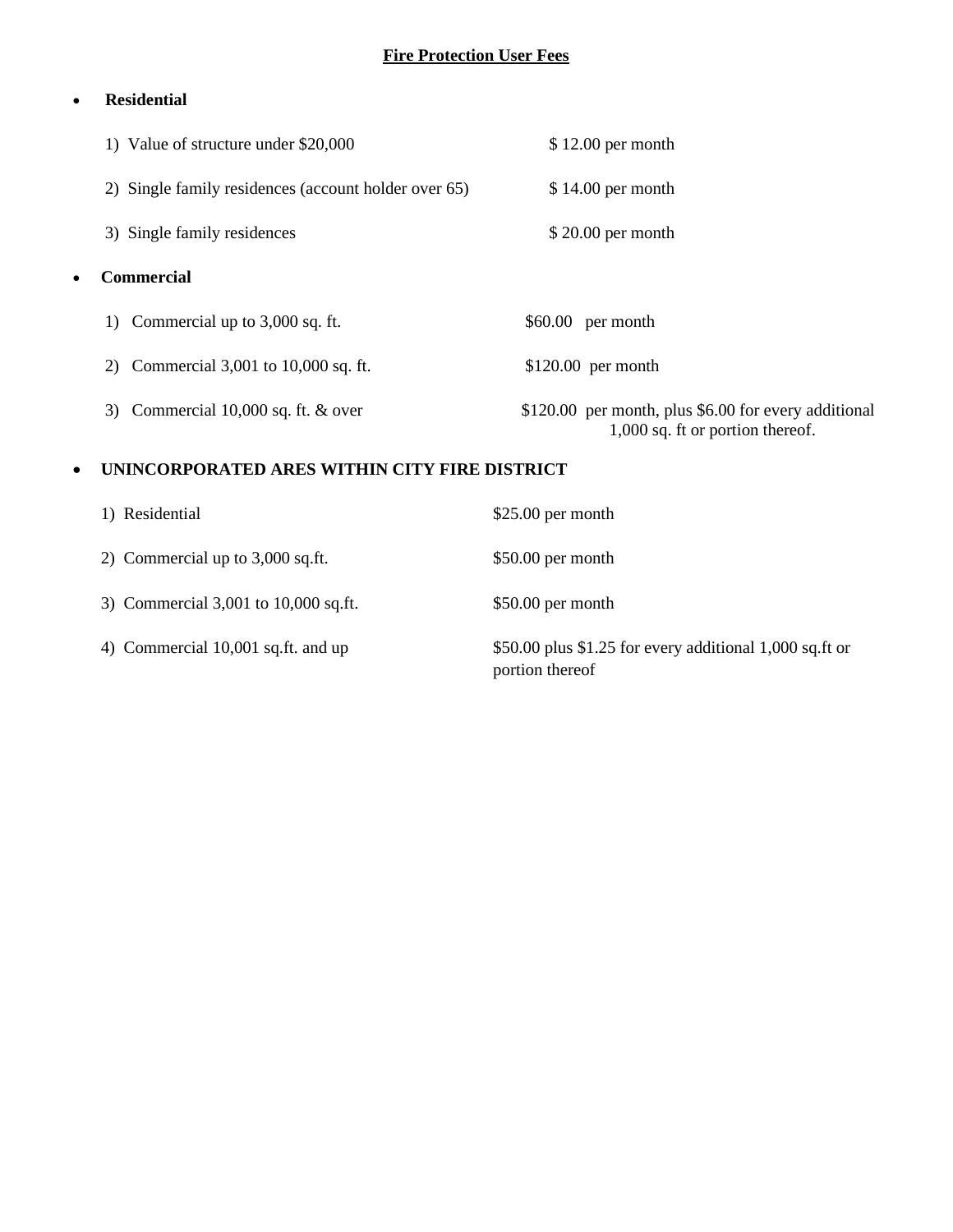# • **Preliminary Fee**

1) Fee to accompany major subdivision plat application: \$300.00 plus \$50.00 for each lot in excess of eight (8) lots

# • **Final Plat**

1) Major Subdivision – A minimum fee for any final major subdivision plat shall be determined by the following

schedule

| ocheud |                       |                                    |                                                       |
|--------|-----------------------|------------------------------------|-------------------------------------------------------|
|        | a.                    |                                    | \$270.00                                              |
|        | b.                    | 9 through 99 lots, per lot $\dots$ | \$8.00                                                |
|        | $\mathbf{c}$ .        |                                    | \$800.00 plus \$6.00 per lot in excess of 100 lots    |
|        | d.                    |                                    | $$1,400$ plus $$4.00$ per lot in excess of 200 lots   |
|        | e.                    |                                    | $$2,200.00$ plus \$1.50 per lot in excess of 400 lots |
|        |                       |                                    |                                                       |
|        | 2) Minor Subdivision: |                                    | \$250.00                                              |

Note: The applicant will be responsible for recording the final plat with the Clerk of the Superior Court of Chatham County, Georgia, and for the payment of the required fee.

### **Zoning Fees**

| $\bullet$ | Application fee for temporary permit issued by building inspector | \$75.00                |
|-----------|-------------------------------------------------------------------|------------------------|
| $\bullet$ | Conditional Use Request (Residential)                             | \$50.00                |
| ٠         | <b>Conditional Use Commercial</b>                                 | \$500.00*              |
| ٠         | <b>Conditional Use Industrial</b>                                 | \$500.00*              |
| $\bullet$ | <b>Conditional Use PUD Zoning</b>                                 | \$500.00*              |
| ٠         | <b>Special Use Permit</b>                                         | \$500.00*              |
| $\bullet$ | Recombination plat                                                | \$200.00               |
| $\bullet$ | Application fee for amendment to zoning ordinance                 | \$500.00<br>per parcel |
| $\bullet$ | Application fee for variance request                              | \$500.00               |
| $\bullet$ | Board of Zoning Appeals petition fee                              | \$500.00               |
| $\bullet$ | Application fee for Planned Unit Development                      |                        |
|           | 1) Two $(2)$ to five $(5)$ acre development                       | \$1,250.00             |
|           | 2) Over five $(5)$ to ten $(10)$ acre development                 | \$1,750.00             |
|           | 3) Over ten $(10)$ to twenty $(20)$ acre development              | \$2,250.00             |
|           | 4) Over twenty (20) acre development                              | \$3,000.00             |

### **Site Plan Review Submittal Fees** *(SITE PLANS EXPIRE ONE (1) YEAR AFTER DATE OF APPROVAL)*

| • Site plan submittal              | \$750.00 |
|------------------------------------|----------|
| • Site Plan Revision               | \$300.00 |
| • Re-approval of expired site plan | \$300.00 |

**On 8-21-08, City Council adopted an ordinance requiring any and all professional fees, review costs, and all other fees or costs associated with the development of property which is incurred by the City of Bloomingdale which results from the property owner or developer submitting a development plan or request for change of zoning, shall be paid by the property owner or developer.**